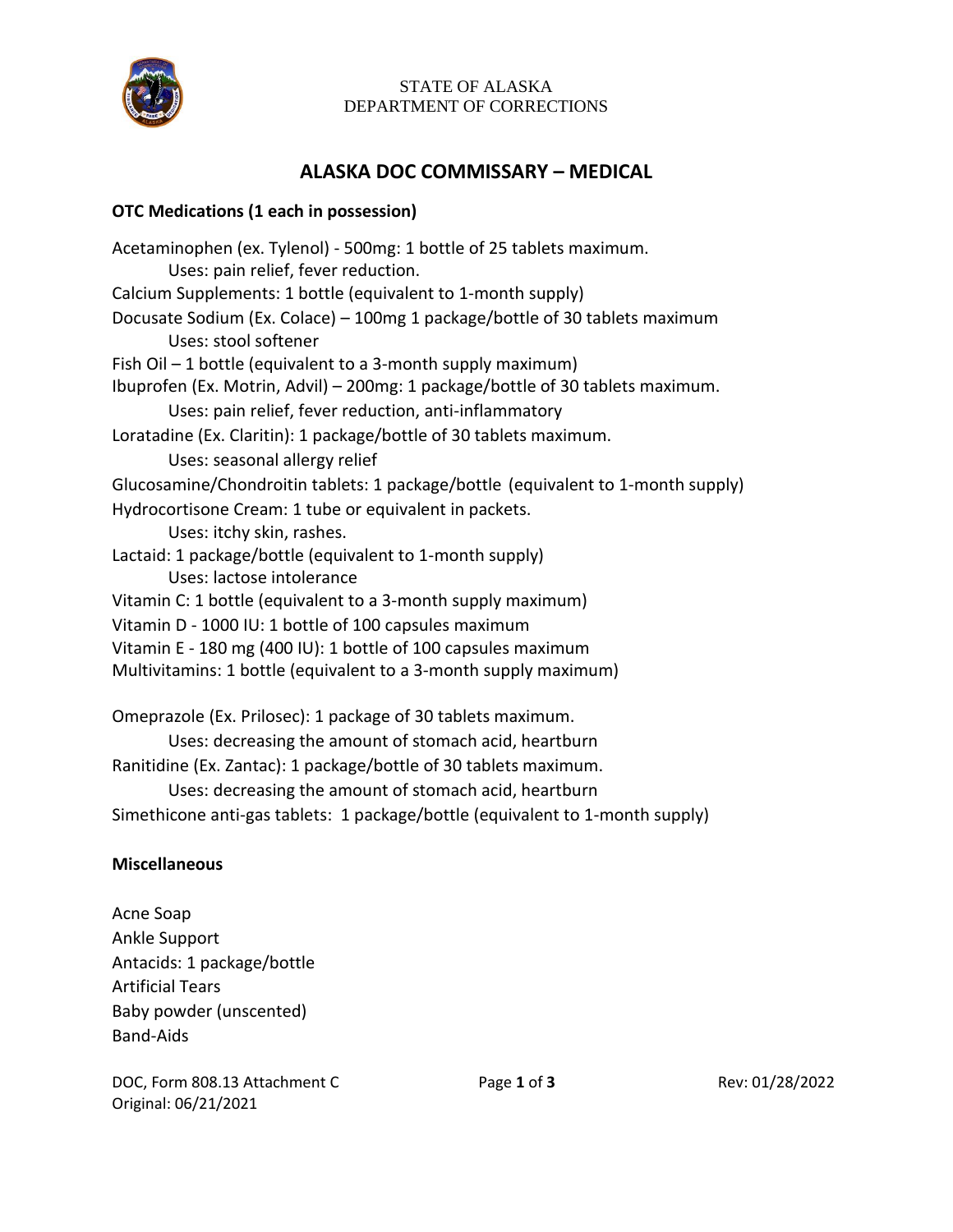Breath right strips Caladryl ointment (or generic equivalent): 1 bottle Campho Penique (or generic equivalent): 1 tube Cetaphil (or generic equivalent) soap Contact Solution Contact Daily Cleaner Cough Drops: 1 package/bottle of 30 tablets maximum. Debrox Ear Drops: 1 bottle. Dental Floss Denture adhesive (Fix-a-Dent, Super Poly Grip, etc.) Denture Cleaner (Efferdent or generic equivalent) 1 package (maximum 50) Desenex powder (or generic equivalent): 1 bottle Eucerin Cream (or generic equivalent): 1 tub/bottle Foot Powder Hearing Aid batteries Foam Earplugs Hearing Aid batteries Insoles/arch supports. Knee Brace Lip Balm Lubricating Eye Solution: 1 bottle Maxi Pads (female only) Medicated shampoo (such as T-Gel, Sulfer 8, etc.) Metamucil (or generic fiber equivalent – tablets or powder): 1 bottle Miconazole cream: 1 tube Mouth guards Mouth wash (non-alcohol) Nail clippers Nasal Mist spray Neosporin (or generic equivalent): 1 tube or equivalent in packets. Oragel (or generic equivalent): 1 tube Panty Liners (female only) Poise pads (female only) Preparation H (or generic equivalent): 1 tube Reading Glasses Sunscreen (unscented) Tampons (female only) Toothpaste (Sensodyne, etc. or generic equivalent) Toenail Clippers Tucks (or generic equivalent)